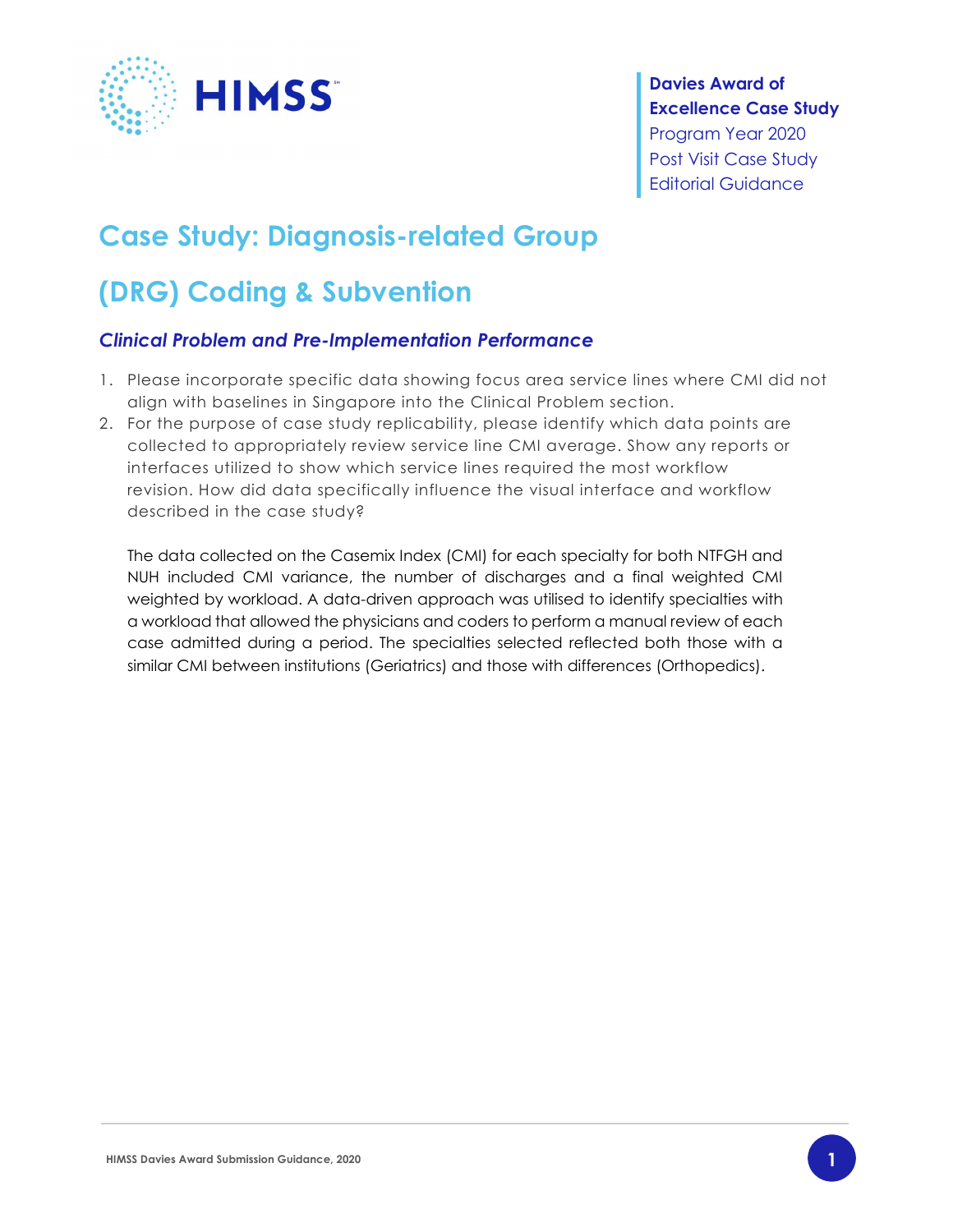

\*Note: NUH's operating units have been mapped to NTFGH's specialties by matching their descriptions as closely as possible. Actual clinical work may differ.

- Specialties have been sorted according to their workload weighted Casemix Index.
- Review of DRG coding for past cases should be prioritized for the top 3 Specialties from each Division as their high volume of 11 discharges contribute more heavily towards NTFGH's institutional level Casemix Index.

#### Design and Implementation

- 1. Please provide more concrete details for the governance structure, similar to the information shared in the presentation.
	- a. What SME roles were involved in the product selection and workflow design process?
	- b. Does NUSH have a structured governance apparatus which meets regularly with these SMEs, or are SMEs tapped on an ad hoc basis to offer guidance on IT adoption initiatives?

The DRG subvention workgroup was formed in April 2017 and was led by the Chairman Medical Board. The workgroup consisted of members who represented Medical, Nursing, Allied Health Group, Clinical Operations, Finance, Medical Records Office and Epidemiology. Medical Representatives were from Inpatient (Medicine and Surgery) and Emergency Department. Each subspecialty was present and accounted for during the meetings, which were conducted quarterly to tackle the problem in the early phase.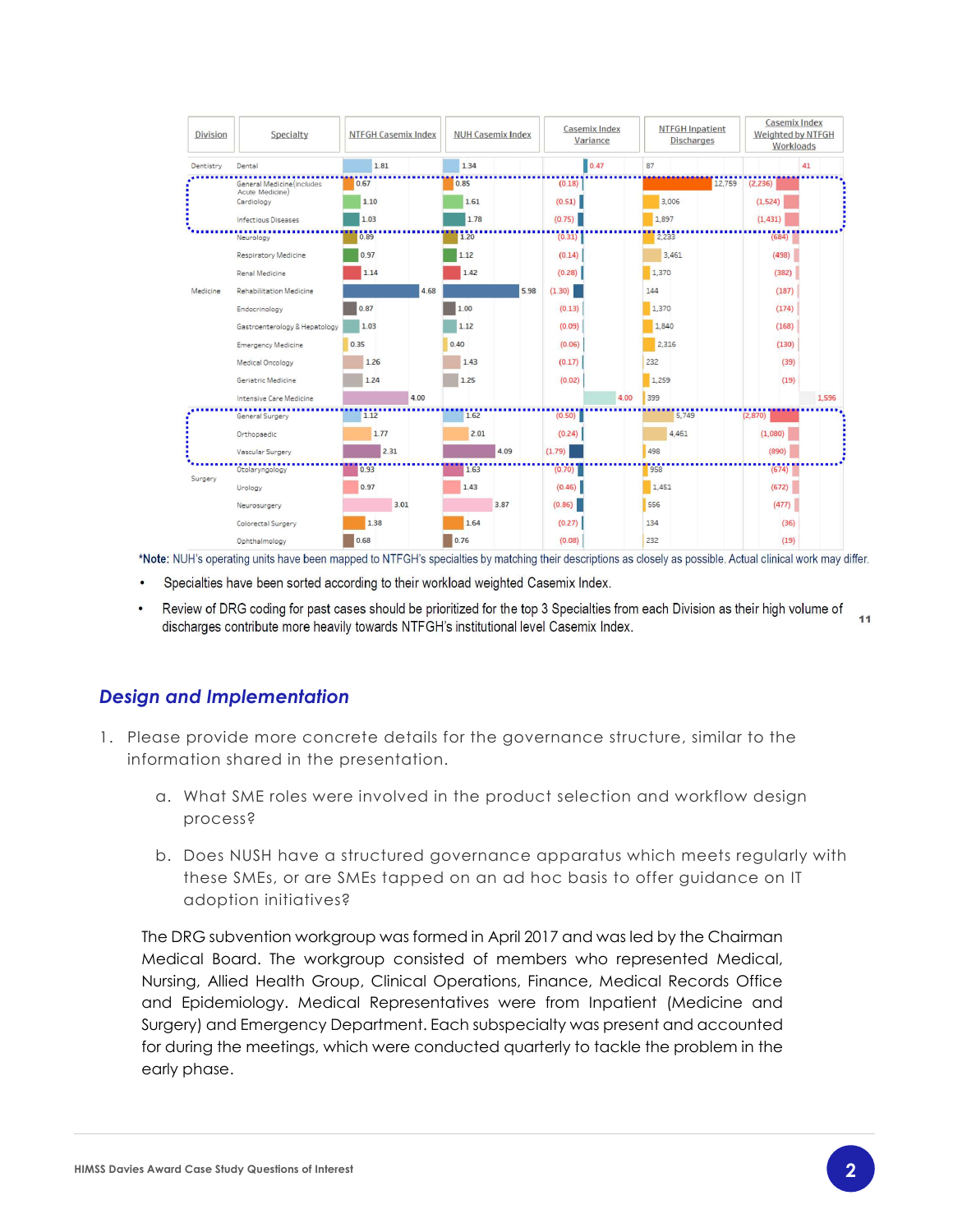- 2. Define the training timeline for the new documentation workflow. Once the new protocols were developed, how long did it take to fully train the clinical team on the new protocols?
- 3. Detail the training environment utilized to train clinical staff on documenting using the new identified best practices and visual interfaces.

The training was conducted in 2018 (pre-COVID era).

- a. For the training of the doctors, a large classroom format was utilised.
- b. The initial training was conducted for all associate consultants, consultants and senior consultants at various department meetings (which has now been shifted to an e-learning module).
- c. For residents, senior residents and medical officers, the training was conducted as part of the department onboarding (since they rotate between different hospitals in the cluster on a frequent basis).
- d. House officers were trained quarterly as part of their post-graduate curriculum programme in a large classroom format (which has now been shifted to an elearning module).
- e. Tip-sheets and training guides were created by the Medical Informatics team to help support the users and were uploaded to the hospital website for easy access.
- f. Roadshows were conducted for each department from 2018 to 2019 and this included presentation of the data on existing CMI as well as the results of the pilot study and best practices.

#### Clinical Transformation enabled through Information and Technology

- 1. Chest pain admissions data points show that particular patient cohort as a significant outlier as an outlier regarding DRG costs. Discuss how, using the process identified in this case study, better documentation associated with chest pain admissions drives a higher standard of care:
	- a. Example: establishment of short term monitoring modules to monitor chest pain patients without a hospital admission to keep cost down, with corresponding evidence to show that post visit outcomes (30-day readmission for chest pain), mortality, or other quality metrics do not drop as result of not being admitted
- 2. Also see comment under improving patient outcomes.

Please refer to the section 'Improving Patient Outcomes'.

#### Improving Adherence to the Standard of Care

1. No additional questions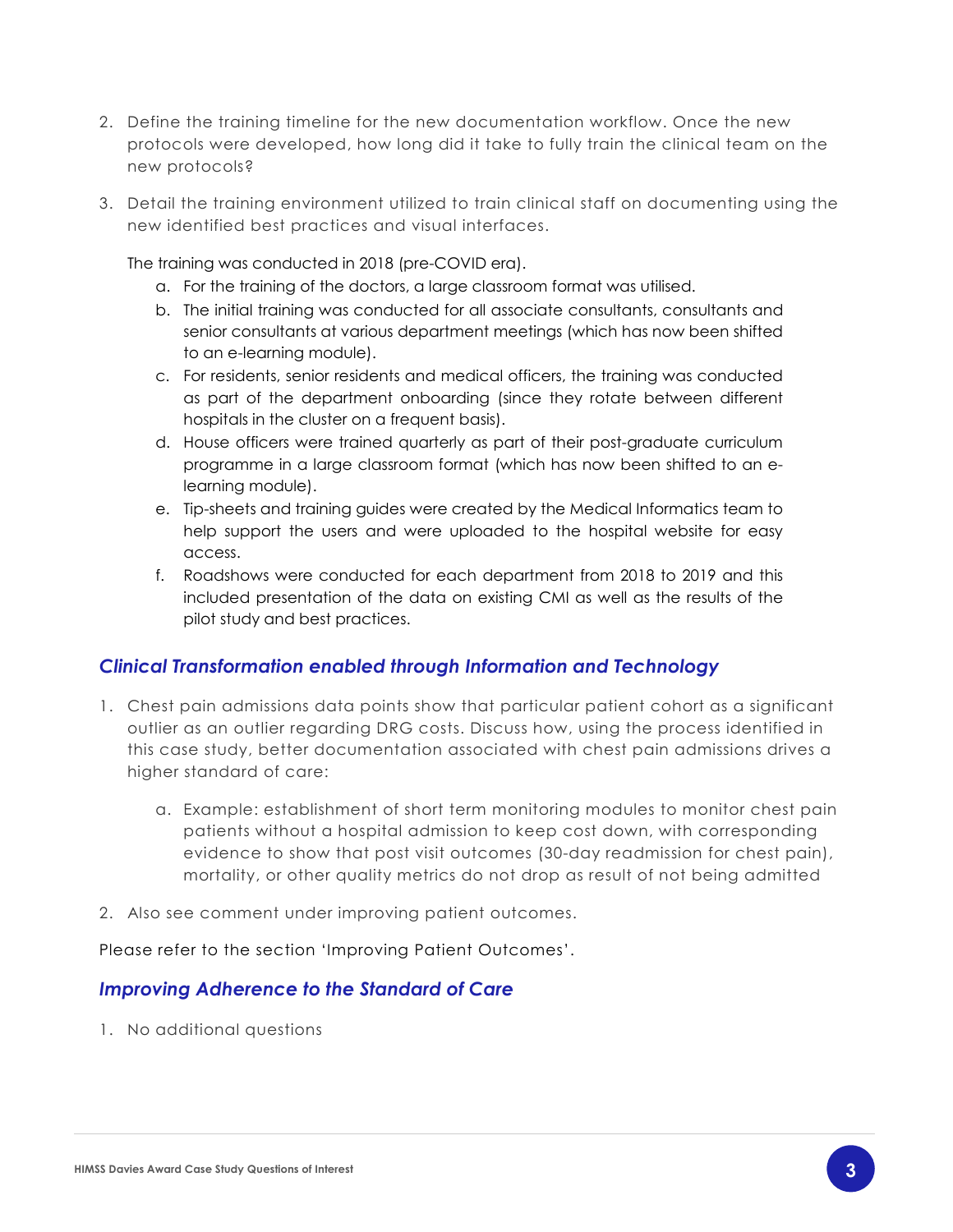#### Improving Patient Outcomes

1. Please provide at least one example of how a higher CMI score alters the standard of care (for example, more rapid follow up post-discharge to reduce readmission risk) for patients in a particular service line. If higher CMI scores correlate to lower readmissions, lower mortality, or some other improvement post-hospital visit, even in one individual service line where CMI has noticeably increased due to more accurate documentation, please provide an example.

The above low DRG cost weight cohort received the same inpatient care (i.e. attended to by inpatient nurses and doctors with a full suite of inpatient services such as physiotherapy etc.) but had expedited appointment slots (usually on the day of admission) for treadmill test and other tests, which would reduce their waiting time and by extension, length of stay. This workflow facilitated the placements of the above patients in our short-stay (Ambulatory) ward and in the Extended Diagnostic Treatment Unit (EDTU).

The right-siting of short-stay patients into an appropriate unit facilitated by accurate diagnosis labelling via DRG also contributed to a reduction in overall readmission rate.

As DRG was mainly a cost-recovery exercise, the overall study was not powered to look at specific patient-focused outcomes. Despite this, it is clear that high coding accuracy had a significant impact on other projects throughout the whole institution, such as contributing to the early recruitment of patients in the Hip Fracture, Pneumonia and Urinary Tract Infection VDO (Value Driven Outcomes) projects. These have shown an increase in mean clinical quality index as well as a reduction in cost.

|                |                                             | Calendar Year 2019 (January - December)                                                         |              |                         | Calendar Year 2020 (January-May)                                                                         |              |                         | Change<br>in                         | Change<br>in |
|----------------|---------------------------------------------|-------------------------------------------------------------------------------------------------|--------------|-------------------------|----------------------------------------------------------------------------------------------------------|--------------|-------------------------|--------------------------------------|--------------|
| No.            | JHC VDO<br>Projects                         | <b>Clinical Quality Index</b><br>(dropping elective<br>wait time indicator<br>where applicable) | Mean<br>Cost | Total<br>Care<br>Volume | <b>Clinical Quality</b><br>Index<br>(dropping<br>elective wait<br>time indicator<br>where<br>applicable) | Mean<br>Cost | Total<br>Care<br>Volume | mean<br>clinical<br>quality<br>index | mean<br>cost |
| $\mathbf{1}$   | Hip<br>Fracture #                           | 46%                                                                                             | \$18,164     | 287                     | 57%                                                                                                      | \$17,361     | 99                      | 22.3%                                | $-4.4%$      |
| $\overline{2}$ | Community<br>Acquired<br>Pneumonia<br>(CAP) | 26%                                                                                             | \$8,821      | 1,861                   | 34%                                                                                                      | \$7,541      | 963                     | 29.4%                                | $-14.5%$     |
| 3              | Urinary<br>Tract<br>Infection<br>(UTI)      | 52%                                                                                             | \$6,031      | 1,239                   | 57%                                                                                                      | \$5,937      | 417                     | 9.6%                                 | $-1.6%$      |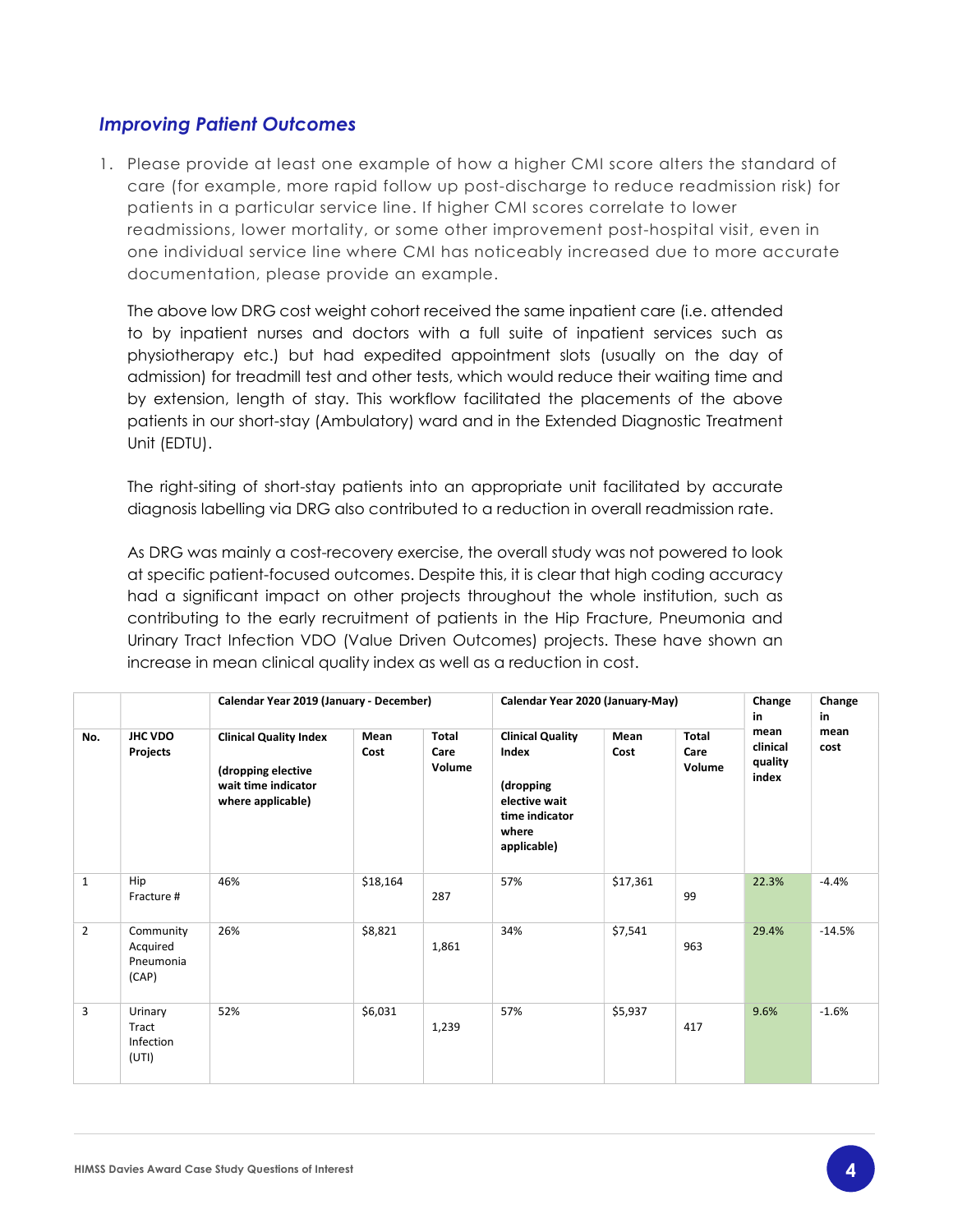After patients are diagnosed, the physicians enter the data into the Problem List and trigger the respective clinical pathway workflows. Better coding practices have resulted in a higher possibility of making early and accurate medical diagnoses, averting the need for repeated diagnosis attempts. This, in turn, has led to timely intervention and prompt activation of department resources, allowing for more accurate subvention. It has also enabled patients to be recruited into VDO pathways at an accelerated rate.

#### Accountability and Driving Resilient Care Redesign

1. Please provide lessons learned on how these best practices can be scaled to other health systems in Singapore and beyond.

Implementing these best practices into other health systems on a nationwide or global scale can aid in minimising CMI data variation and elevating quality of healthcare delivery. They have provided sustainable benefits to our own clinicians and patients:

- 1. The Problem List offers a succinct summary of all medical diagnoses of a patient. Staff are also able to contribute information on the patient's existing and new conditions. Through this central repository of data which is consistently updated, staff can obtain important details at one glance and from a single source. By negating the need to access multiple sources, unproductive use of time is prevented.
- 2. With the Problem List, it is easier for non-medical staff to interpret and understand patients' medical problems. The use of objective language and common recognisable terms (e.g. diabetes mellitus instead of high fasting glucose level) via a standardised coding system prevents ambiguity and confusion. Additionally, the ease of accessibility makes it a good base for effective outreach to various staff. Communication channels will be strengthened when such information can be conveyed to and beyond our care partners in the community, positively impacting both inpatient and outpatient cases.
- **3.** Developing the Problem List led to the establishment and maintenance of two-way communication between physicians and the Medical Record Office (MRO). Coding is now faster, more reliable and accurate as the coders directly liaise with the physicians to clarify any doubts.
- 4. Measures such as generating a list of Best Practice Advisories with discharge summaries, and requiring junior physicians to co-sign them, promote stronger accountability during the documentation process.
- 5. Finally, curating a list of high-impact DRG modifiers is valuable for educating physicians on how to use DRG codes and accurately code for patients' conditions. Higher coding precision improves the accuracy of reimbursements to patients and as this represents the quality of care rendered to the patient, the overall clinical quality index will rise.